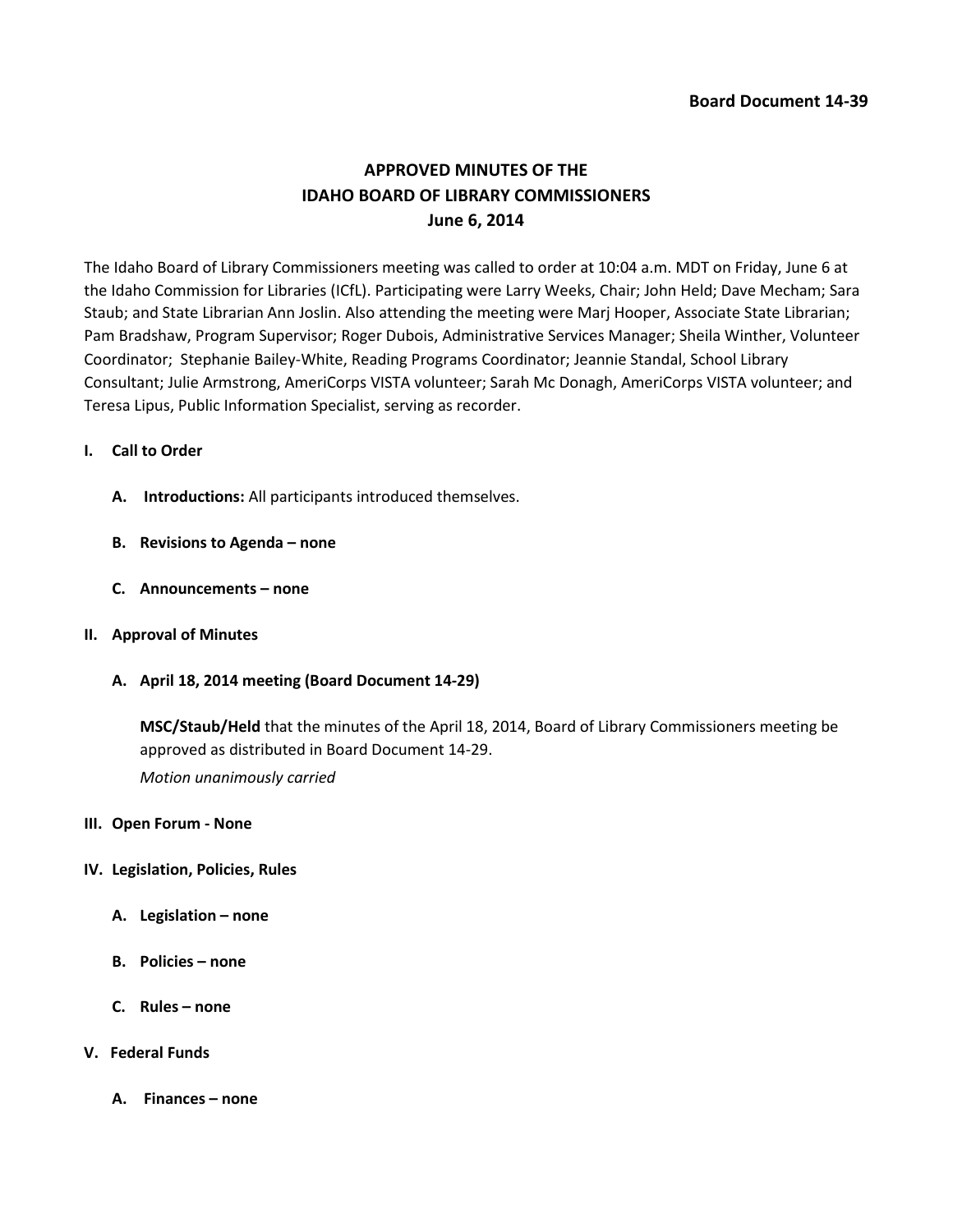# **B. Program – none**

# **C. Grants –**

# **1. LSTA applications received – information item (Board Document 14-31)**

We continue to get many grant requests for attendance at various continuing education (CE) events. We heavily promoted this year's Association for Rural & Small Library (ARSL) Annual Conference, which is in Spokane in September, because it's close and Idaho librarians have found past ARSL conferences extremely valuable. The American Library Association (ALA) Annual Conference is in Las Vegas at the end of June, and several Idaho librarians are going to that for the first time as well.

ICfL has hosted three Grant Writing USA workshops to date, which gives us a limited number of free seats for ICfL staff. State, county, and city employees who work with grants are invited to attend and we offer first-time attendance grants to library staff for those workshops.

Next year's CE budget request is \$55,000.

# **VI. General Fund and Miscellaneous Revenue Fund**

# **A. Finances**

# **1. FY2016 budget submission (Board Document 14-32)**

We recently changed the board's meeting schedule so the board can meet in August to approve the full budget request before we submit it to the Division of Financial Management (DFM). State agency budget requests are due to DFM by September 1. We recommend that the Commissioners consider three line items for the FY2016 state budget request:

- 1. Partial reimbursement for public library ISP charges.
- 2. Request that the one-time \$100,000 for Read to Me Mini-Grants in our FY2015 appropriation be made ongoing. We continue to receive more funding requests than we can fill. This year 80 applicants requested \$315,000 and we can fund only 49 requests.
- 3. Increase in the Personnel appropriation to fill a vacant position and address internal equity issues. An example of an internal equity issue is employees who have been in the same position for many years but haven't moved up the pay scale as they should. We would like to move employees up after they reach certain milestones. The concern is making it sustainable, and not relying on salary savings. We want to be able to hire as needed and still give pay increases as deserved.

With the Board's concurrence, staff will fully develop the enhancement requests for consideration with the full budget at the August Commissioners meeting.

A roll call vote for board concurrence was held with Held, Mecham, Staub, and Weeks voting in the affirmative.

### **B. Program – none**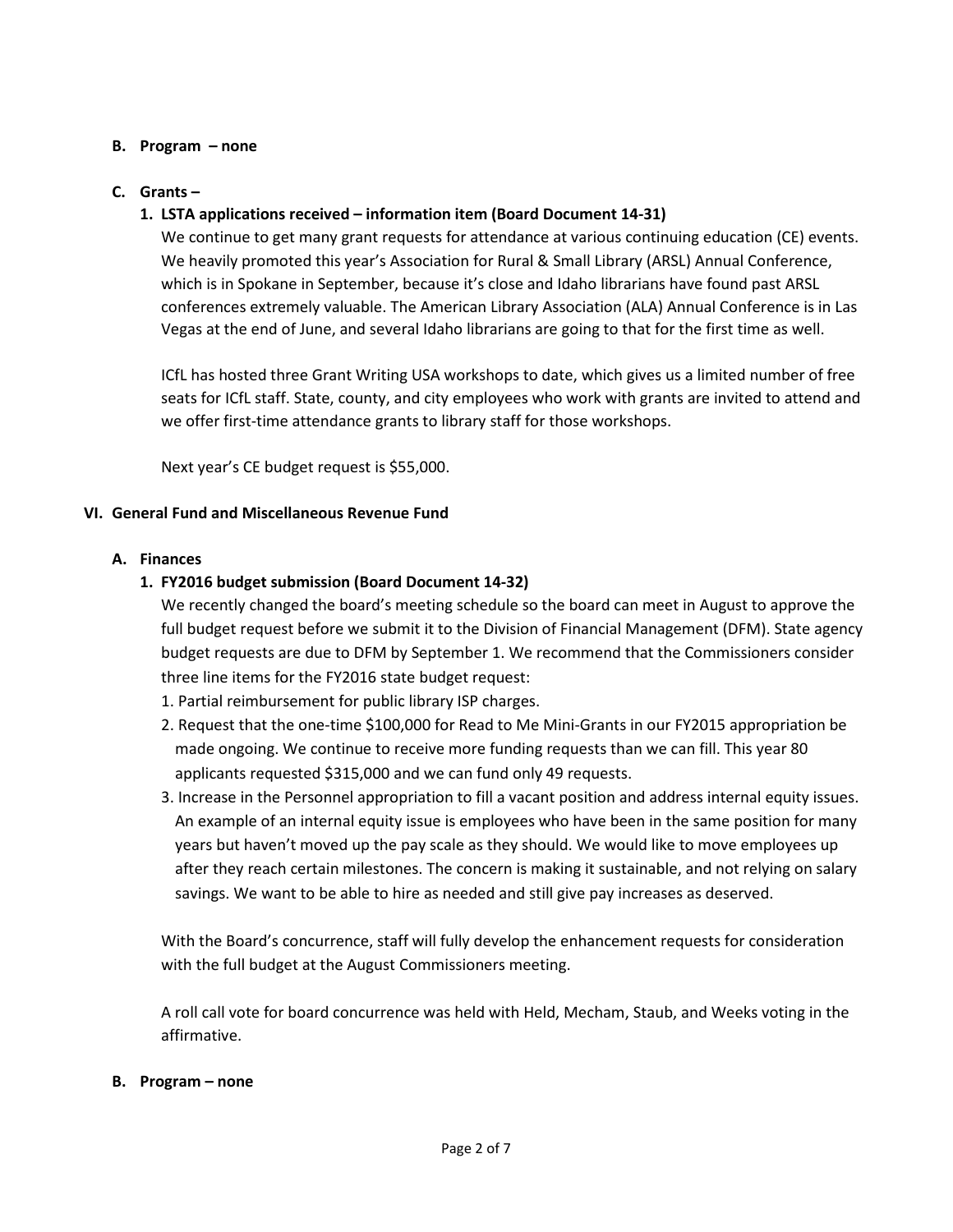# **C. Grants – none**

## **VII. State Librarian's Report**

## **A. Operations – none**

# **B. Management Team members' reports – information item**

**Joslin:** Management team members have been reaching out to other state agencies and supporting various initiatives. Joslin met with the deputy director of the Idaho Department of Labor and they are very interested in continuing to work with the Commission and Idaho libraries to support workforce development. Adult Basic Education (ABE)'s new director reached out to the Commission after hearing Susan Hildreth, Director of Institute of Museum and Library Services (IMLS), speak at a national meeting and encourage participants to contact their state librarians. ICfL staff members and Amelia Valasek will meet next week. We are also prepared to reach out to the new Superintendent of Public Instruction when that change happens.

The Bill & Melinda Gates Foundation recently announced that they are phasing out their Global Libraries Program. The U.S. Library Program was the first initiative of the Gates Foundation. The Foundation is planning how to best cement the considerable investments made in public libraries and leave the library community stronger. They will be working on this over the next five years.

The Governor's Task Force for Improving Education has invited Bailey-White and Meridian District Library's Natalie Nation (and former ICFL staff member) to serve as library representatives on the Literacy Working Group. We are very happy to now have librarians at the table.

Mountain States Group Executive Director Karan Tucker contacted us about their grant proposal for an afterschool statewide network in Idaho: they want to include libraries. Hooper gathered some information for the proposal and drafted a letter of support from ICfL. If the grant is funded, ICfL will be on the project steering committee.

We are working on a survey to gather information about the status of broadband and filtering in public libraries. With their extended rule-making process for E-rate, the FCC has become very interested in public library needs, and currently we are not prepared to give them the level of data they already have for schools. We hope to have the information in October, in time for the Idaho Library Association (ILA) Annual Conference and also for the next Legislative session.

# **1. Volunteer Services Report – Sheila Winther (Board Document 14-33)**

**Winther:** We have a great volunteer program and volunteers enhance our activities tremendously. Volunteers are appreciated here and treated much like members of the staff, which increases volunteer longevity. Even volunteers doing repetitive jobs keep coming back because "they like being here" and staff always lets volunteers know how important their contributions are. We have tasks that demand a variety of skill levels, so we work with schools to provide volunteer opportunities for students with special needs. We also have youth who are doing mandatory community service; some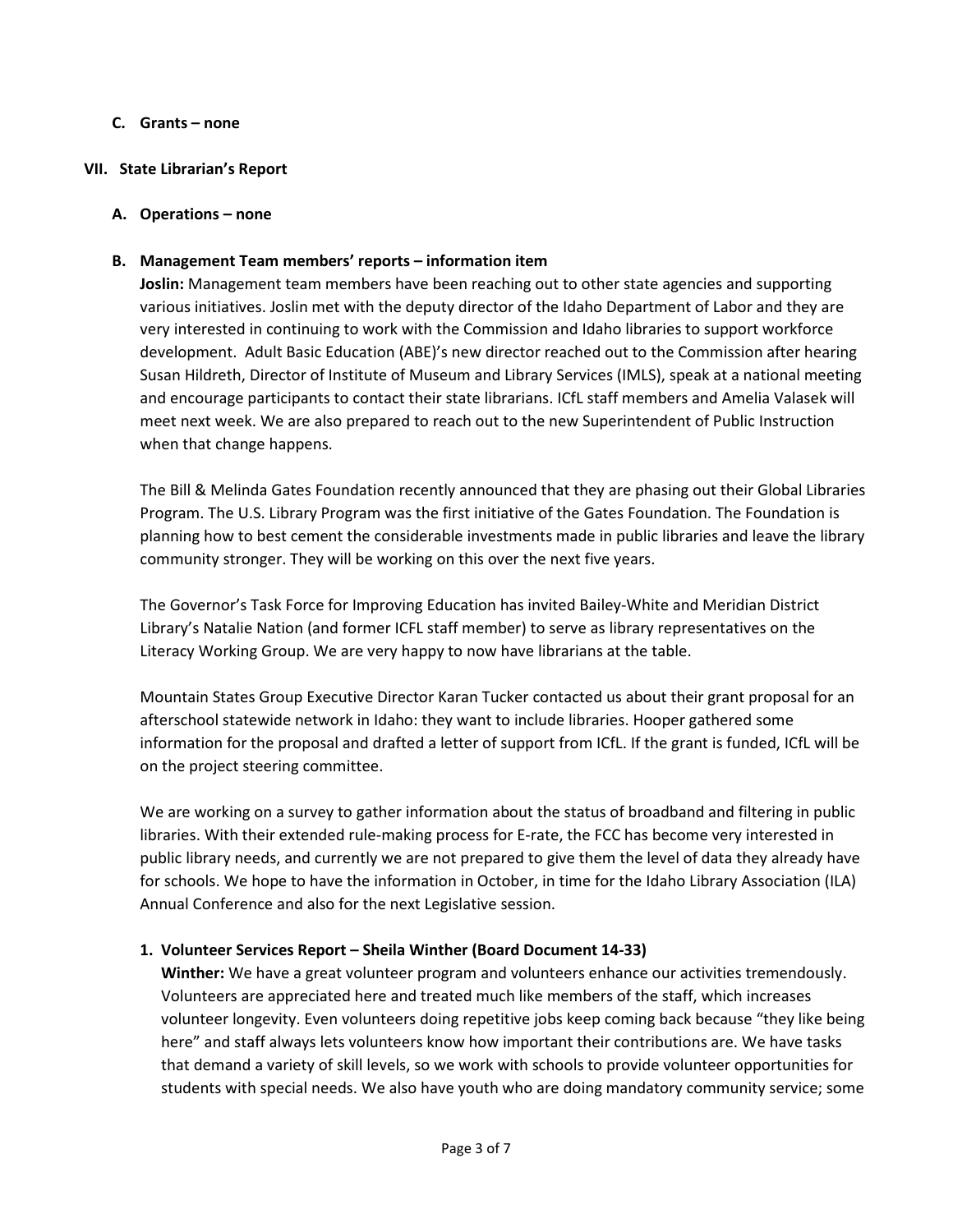even return later to volunteer on their own. Our many volunteers make great ambassadors for the Commission.

Bradshaw added that Winther's work as volunteer coordinator is also a major reason that volunteers keep coming back.

The time contributed by volunteers, which totals nearly four FTE per year, does not replace staff members. However, volunteers allow us to implement projects that call for time-consuming or repetitive tasks, such as stickering early literacy books, and free up our staff for other tasks.

# **2. Summer Slide Pilot Program – Stephanie Bailey-White (Board Document 14-34)**

**Bailey-White** recognized the years of work that Julie Armstrong has put in as an AmeriCorps VISTA volunteer, helping us reach more kids and families out in the community. Formerly a Head Start teacher, Armstrong has a Master's in Education, and is a certified poverty instructor. She has done an amazing job, including working with Boise State University to translate early literacy materials, spearheading Literacy in the Park (tying in with Idaho Food Bank's Picnic in the Park), and organizing Books to Go. Her VISTA position ends in September and we hope to bring her on for a year of contract work.

The VISTA program has been happy with ICfL and is allowing extra positions. This year we have 10 VISTA Summer Associates, including our Summer Associate from last year, Karen Miller. Four will work in Treasure Valley libraries and six will work in other libraries around the state. They will also work with school libraries. These VISTA volunteers will do 3,880 hours of service this summer, helping with early literacy, STEAM, and financial literacy initiatives.

With the Summer Slide Pilot Project, we are testing whether keeping elementary school libraries open increases student reading throughout the summer. We have also done focus groups with Sam Byrd, Director of The Center for Community and Justice, on how to engage the families more fully. Idaho is on the cutting edge, using the Allington and McGill-Franzen "Book Fair" model of getting books into the hands of children in the summer. The Read To Me team has been sharing the model at various library conferences and community-building coalitions.

Dr. Roger Stewart from Boise State University is doing studies on the project. The *School Library Journal*, author of the "Idaho School Libraries Tackle Summer Slide" article in Board Document 14-34, will do a follow-up article. IMLS is interested in incorporating the Summer Slide project into a national program.

Ben Bibikov developed the Summer Slide brochure, which makes the data more visual to people and gets them passionate about it. We are trying to communicate the increasingly important role of informal education outside of the classroom.

We are also working on establishing "little libraries" at summer nutrition programs and asking the librarians to survey the families. We are working over a number of years to track results.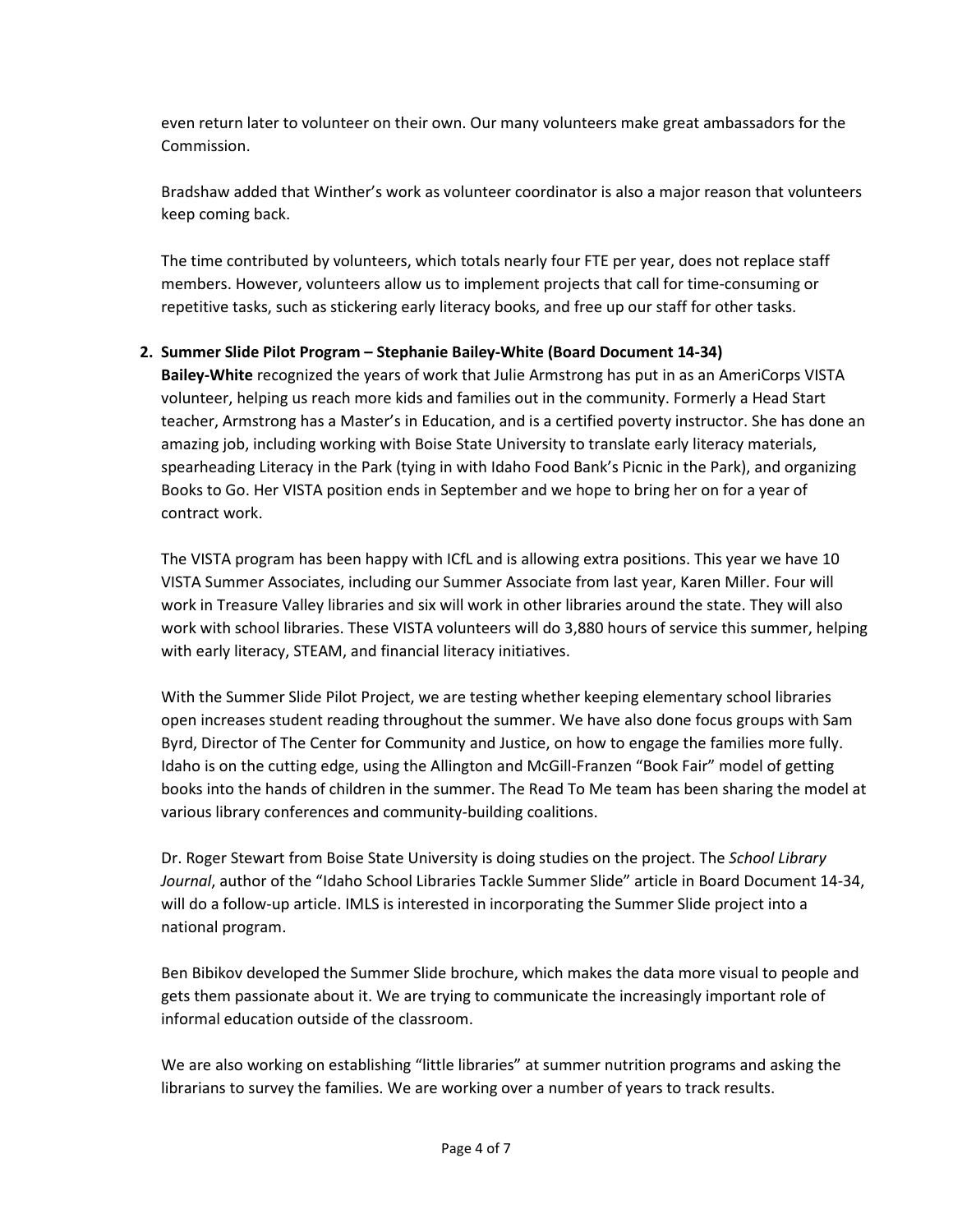**Dubois: our** Deputy Attorney General let us know he was leaving the AG's Office and thanked us for being good clients. He said ICfL is willing to do what's right, avoid litigation, and do the hard work. He wanted this comment to be passed on to Joslin and David Guyer, our Human Resources person.

We are working on purchasing a new copier/printer to replace the current one when the lease is up this fall.

**Hooper:** One result of the Community Campaign for Reading in north Idaho, hosted by reading programs coordinator Staci Shaw as part of Routes to Reading, was a change at Coeur d'Alene Library. The library is forgiving kids' fines for overdue books in order to remove one barrier to library usage and get more kids reading over the summer. Both Shaw and Armstrong have been advocating the removal of barriers by forgiving fines—so the message is getting out there from the Commission.

Held noted that at Payette Public Library non-resident Summer Reading participants can get a free 90-day card.

**Bradshaw:** In this year's Letters About Literature writing contest, one Idaho student at Level 3, grades  $9<sup>th</sup> - 12<sup>th</sup>$ , made it to the national short list of six entries. The awards have been presented to all of the state winners. Idaho participation was down from last year, so Bradshaw will be working with Standal to tie in with Idaho Core Standards and increase entries for next year.

This coming fall Board tour (October 9-10) will be in the Boise area with visits to the College of Western Idaho (CWI), Caldwell Public Library with its new director, possibly Mountain Home Public Library, and Desert Sage Elementary, a Summer Slide school.

The National Book Festival is in late August at the DC convention center this year rather than on The Mall. Hooper and Bradshaw will attend. The Idaho book is N.D. Wilson's *Boys of Blur.* IMLS is highlighting "digital readiness" this year, and we will develop a flyer on how libraries support and foster digital readiness.

**Standal:** Schools are still cutting hours in libraries but the news is better as far as developing collections.

This year ICfL's Summer Summit is for new elementary school librarians, with two years or less of experience. ALA President Barbara Stripling will speak to the participants. There will be an emphasis on leadership, leading from the school librarian position. Participants will also come to the Commission on July 17 and learn about LiLI, as well as how to catalog.

# **C. Personnel report – information item (Board Document 14-35)**

A clarification on the Office Specialist 1 position being deleted: This is an unfilled position that has been held open for a number of years because we don't have funds to fill it.

# **D. State Librarian's travel report – none**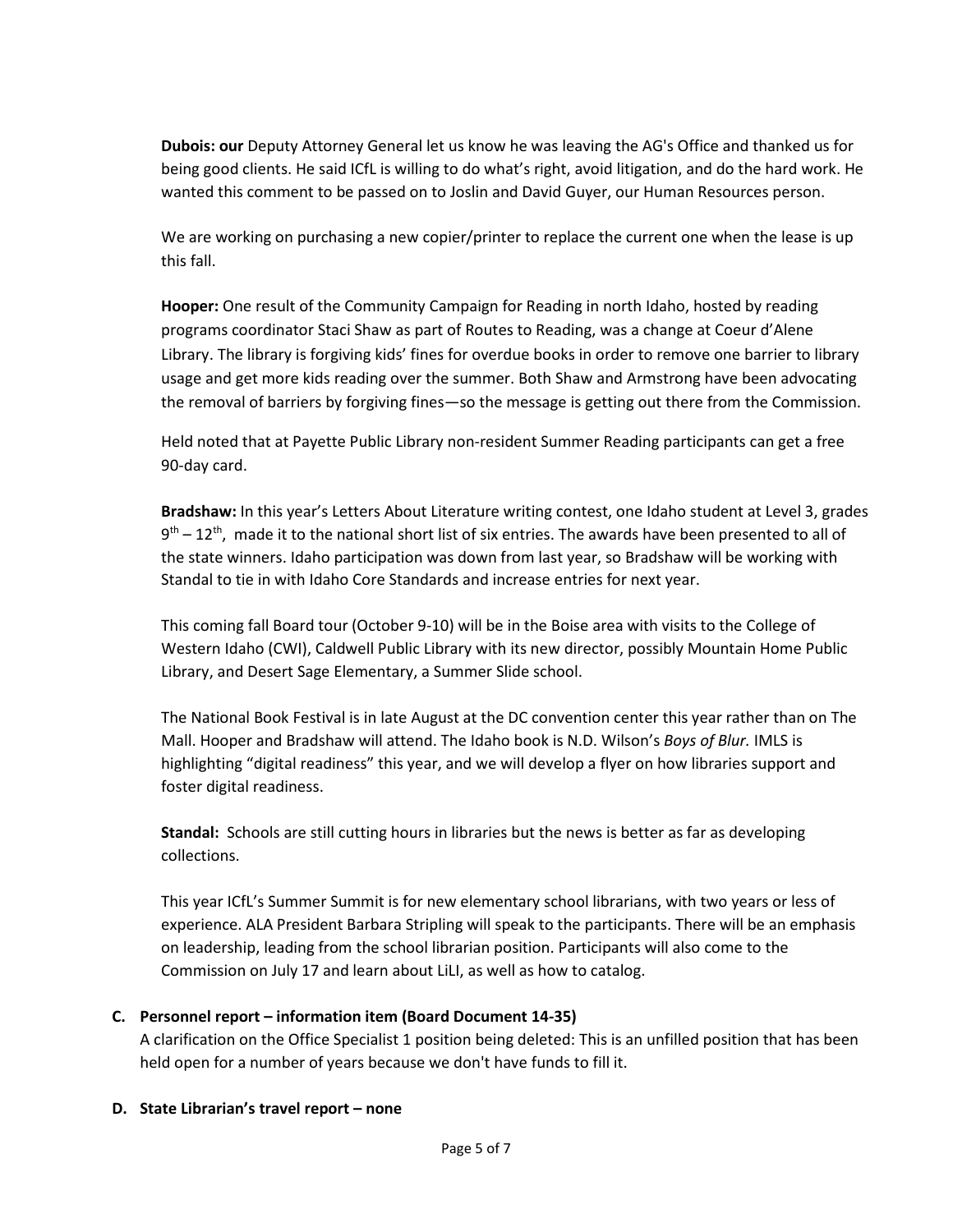### **E. Other – none**

### **VIII. Old Business**

## **A. Idaho Core Standards (Board Document 14-36)**

Bradshaw and Standal compiled a history and summary of the Idaho Core Standards.

Mecham: The Idaho Core Standards are an effort to get closer to what we need in education and are to be applauded and supported. The concern is that, although upper-end students are likely to benefit from the more rigorous standards, when these are applied, some lower-achieving students just won't graduate. Drop-out rates could increase if students give up after struggling through the test as sophomores. Students may not have a personal connection to help them through the change, especially in the larger schools. Also, we have no data on the tests we did this year and we won't have data for two to three years. The SBAC (Smarter Balanced Assessment Consortium) is a five-year contract, but anything that's going to work is going to take longer implement and evaluate.

Although there are challenges with implementing the Standards, ICfL will ask to join Idahoans for Excellence in Education, a coalition whose goal is to support Idaho Core Standards.

### **IX. New Business**

### **A. Election of Officers (Board Document 14-37)**

For nominations, we traditionally go in order of term expiration dates.

**Nomination/Second/Held/Staub** that Dave Mecham serve as Chair of the Board of Commissioners for SFY2015.

**MSC/Staub/Held** to close nominations.

*Vote: unanimous in favor*

**Nomination/Second/Mecham/Held** that Sara Staub serve as Vice-Chair of the Board of Commissioners for SFY2015.

### **MSC/Mecham/Held** to close nominations.

*Vote: unanimous in favor*

### **B. State Librarian FY2015 one-time CEC (Board Document 14-38)**

The Division of Financial Management's (DFM) memo directs that all pay increases for agency directors be submitted to DFM for approval. The ICfL Board, the DFM, and the Governor's Office need to approve a bonus for the State Librarian.

**MSC/Held/Mecham** that, in accordance with Division of Financial Management's (DFM) memo of March 19, 2014 and guidelines set forth within, the Board of Library Commissioners approve a one-time bonus